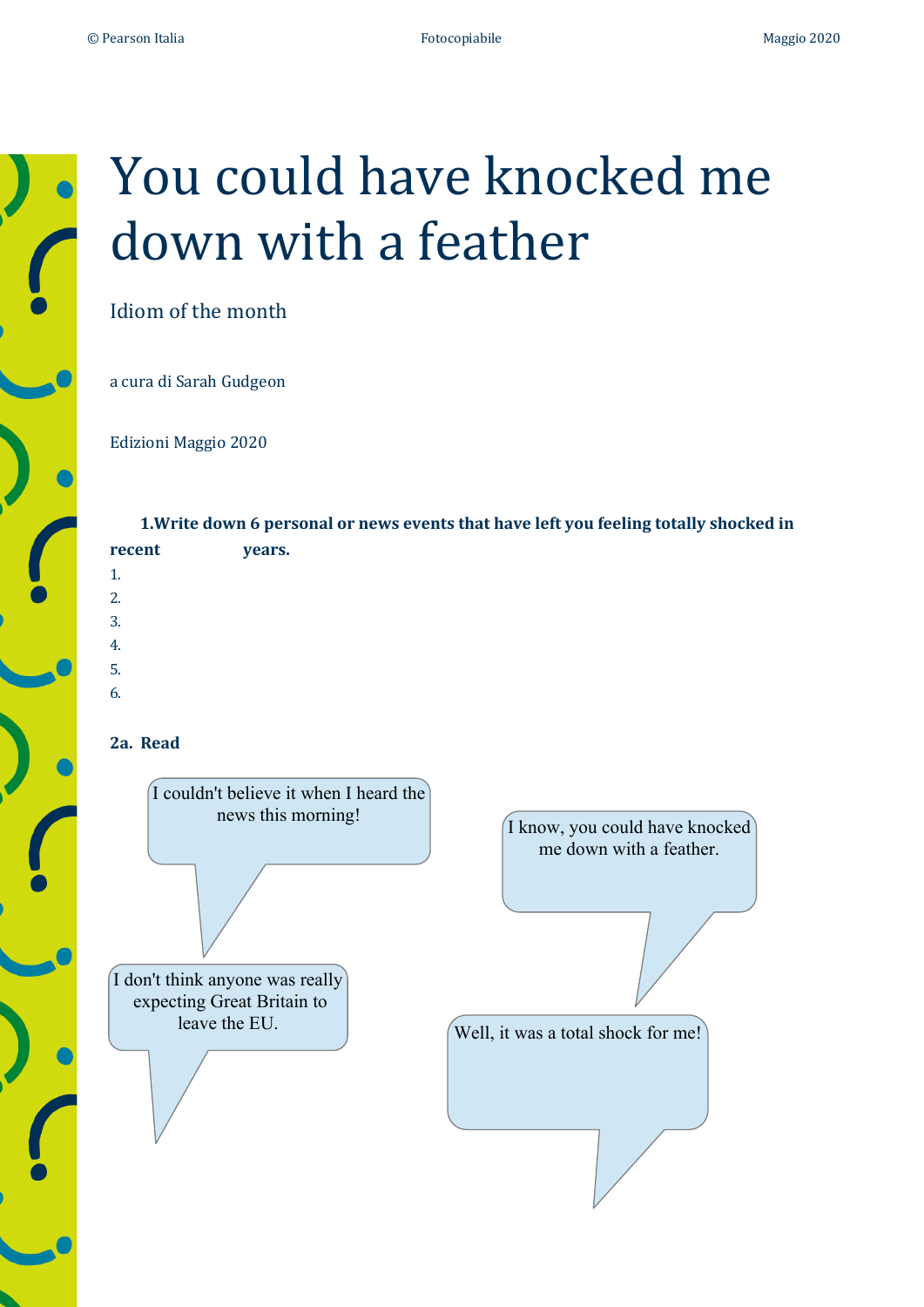#### **2b. Complete**

\_when the newsreader said that the 'leave' campaigners had won. I wasn't expecting that result at all.

'You could have knocked me down with a feather' means that you were left so weak by shock that it would *literally only have taken a push with a feather to make you fall over.* 

**3.** Did you feel like someone could have knocked you down with a feather when you heard about Brexit or did you not feel too strongly effected? Talk to a partner.

4. How do you think Brexit could effect young people in Europe over the next few years? **Complete this sentence:** *I think Brexit will...*

**5.a.** Imagine that Italy is preparing for a referendum on its future in the European Union. List arguments for leaving and remaining in the EU.

*Leave Remain*

**5. b.** The referendum results are out. Highlight the sentence that would be true for you: *Italy voted to leave the EU. You could have knocked me down with a feather. Italy voted to stay in the EU. You could have knocked me down with a feather.*